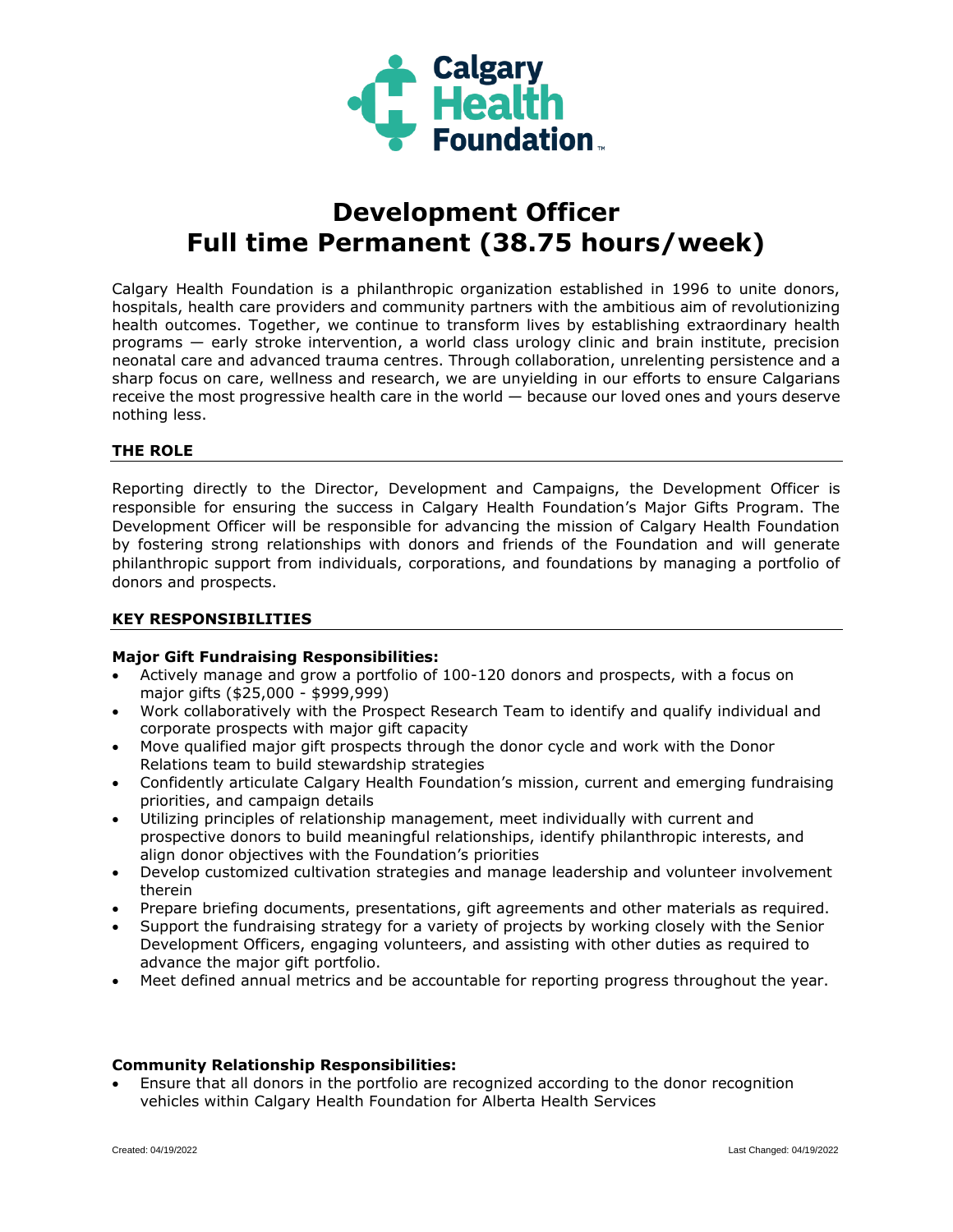

- Maintain constructive relationships with Alberta Health Services, site staff leaders, volunteers, and external partners
- Identify, engage, coach, and support influential community leaders in fundraising activities

#### **Administration and Technology Responsibilities:**

- Ensure timely and accurate maintenance of all account information in Raiser's Edge database including fundraising activities, gift coding, donor recognition and stewardship activities
- Other duties as assigned

# **QUALIFICATIONS**

Mentorship will be provided in this position as part of our succession planning.

- Minimum 3 years of major gift fundraising, sales experience or other transferable skills managing a portfolio with demonstrated results
- Charitable sector experience is considered an asset; Post-secondary education is preferred.
- Experience in volunteer management is an asset
- Experience in health care or health care philanthropy is an asset
- Experience working with Raiser's Edge or CRMs is an asset

# **KNOWLEDGE, SKILLS, ATTRIBUTES AND ABILITIES**

- Enthusiastic, self-motivated, professional and committed to excellence
- Ability to work independently as well as collaboratively and cooperatively with teammates, and with a variety of personalities and leadership styles
- Excellent organizational ability, capacity to set priorities, meet deadlines and manage several projects simultaneously in an environment with multiple and competing priorities
- Excellent written and verbal communication, interpersonal and presentation skills
- Able to articulate confidently and effectively with all levels of internal and external contacts.
- Acceptance of the mission and principles of the Donor Bill of Rights and Ethical Standards as outlined in professional fundraising practice (AFP)
- Familiarity with fundraising techniques and strategies for each phase of the donor engagement cycle (qualification, cultivation, solicitation and stewardship)
- Proficient in MS Office (Word, Excel, PowerPoint, Outlook) and experience with relational databases and CRMs, such as Raiser's Edge
- In alignment with best practices, seek and support innovative approaches for donor engagement and stewardship
- Strong focus on accountability

# **WORKING CONDITIONS**

- Travel to various sites around Calgary required; access to a reliable vehicle required
- Some early morning, evening and weekend work may be required
- Long periods of sedentary computer work

# **APPLICATION INFORMATION**

Please note that all Calgary Health Foundation employees are required to provide proof of full COVID-19 immunization upon hire as a condition of employment.

We thank all applicants for their interest in this role and Calgary Health Foundation; please note that we will only be contacting candidates selected for an interview.